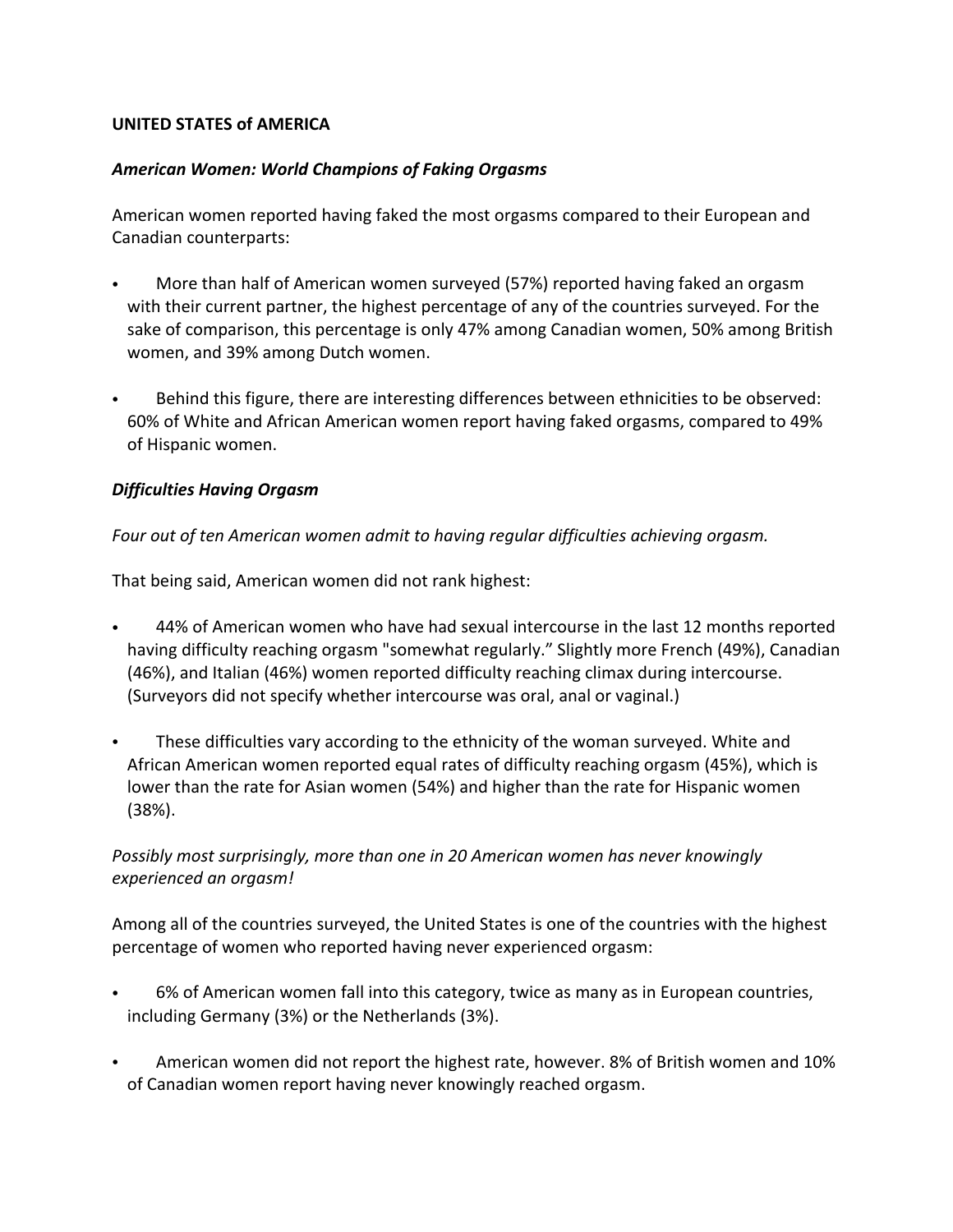# *Sexuality in Relationships: A source of frustration for many American women*

American women in relationships reported facing potential frustrations in bed:

- In the United States, 89% of women in a relationship reported reaching orgasm "fairly regularly." Though a high figure, it falls below that of several European countries: Spain (94%), Italy (92%), the Netherlands (92%), Germany (91%).
- A little more than half of American women (58%) currently in a relationship reach orgasm at least once a week, which is more than in Canada (52%) or in European countries such as France and the United Kingdom (46% in both countries).

### *One out of five American women did not have an orgasm during their last sexual encounter.*

This trend remained when women were asked more specifically about their recent sexual activity:

- 19% of American women did not have an orgasm during their last sexual encounter, a similar rate to those in Italy (19%) and Spain (18%).
- U.S. women reported that their partners  $-$  the vast majority of whom were men  $$ reached orgasm approximately 95% of the time.

# *Sexual Practices*

*Compared to other countries surveyed, American women reported the most satisfaction from anal sex.*

A detailed analysis of the sexual practices of American women revealed few outliers with two exceptions: cunnilingus and anal sex. 

- American women seem to receive cunnilingus more frequently than women in the rest of the world. Almost three quarters (73%) receive it fairly regularly. Out of the women studied, only Dutch women receive it slightly more frequently (74%).
- Though the women surveyed engaged in similar sexual practices, U.S. women reported they were more likely to reach orgasm during anal sex: 42% reach orgasm without difficulty this way, the highest number among countries surveyed – especially when compared to France (25%) and Germany (27%).

# *Women are more likely to experience lack of orgasm during intercourse than men. Not a huge surprise, yet still an issue.*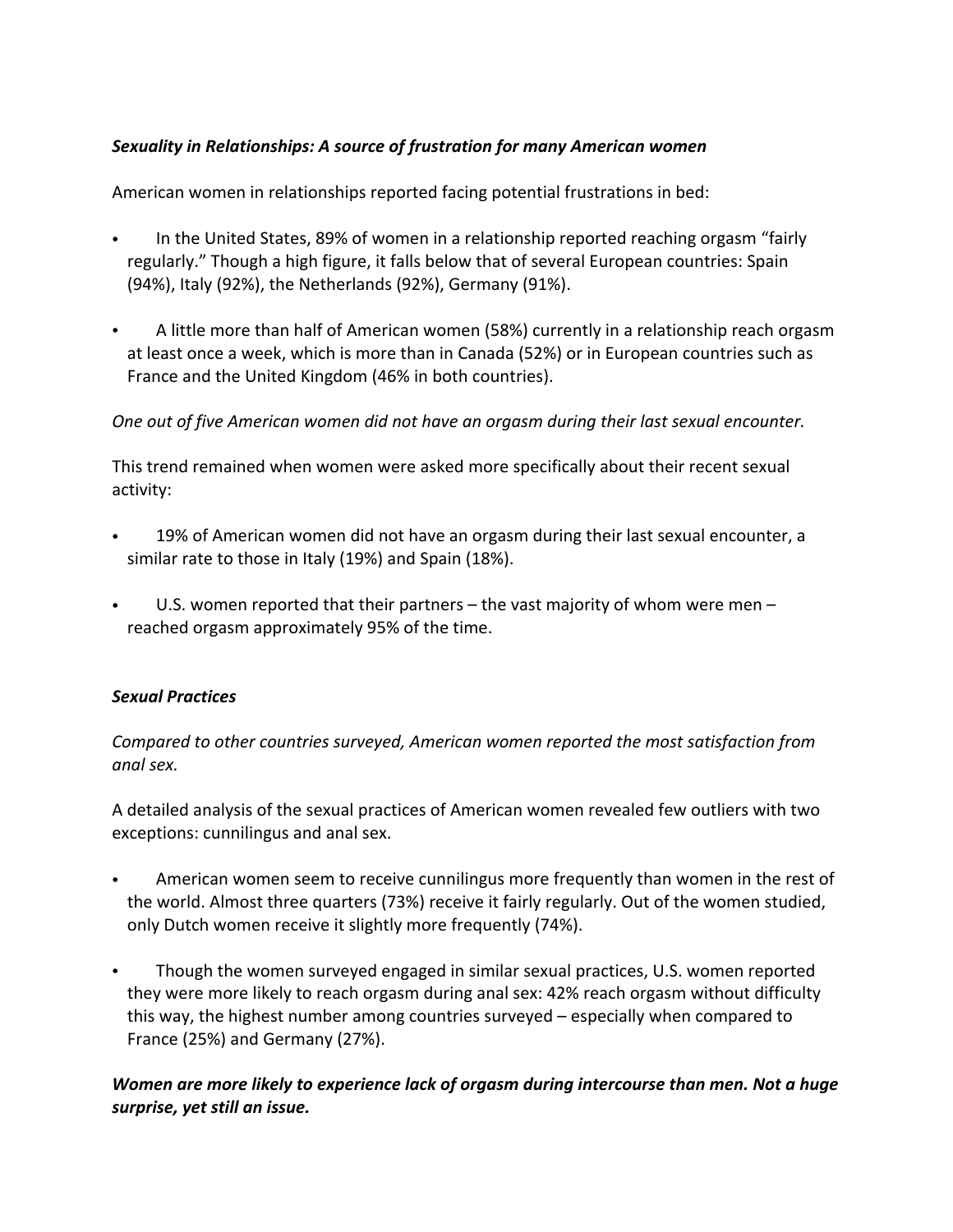Though our culture's awareness surrounding female orgasm and sexual pleasure is evolving in a more positive way, large portions of American women still experience difficulty reaching orgasm with their partners.

- Over the last 12 months, almost eight out of 10 sexually active American women (78%) admit to having difficulty reaching orgasm.
- Over the last three months, almost six out of 10 women in relationships boast at least one orgasm per week (58%), though only 15% of these women reported having an orgasm "every day or almost every day."
- Over the last three months, a small minority of them had at least one orgasm per month (19%) and 6% had fewer than one per month. It is interesting to note that one out of every 10 women in a relationship (9%) has not had an orgasm for more than a year, and that 3% have never had one.
- The percentage of women who orgasm on a weekly basis also grows in relation to how they feel about their emotional relationships and about their own bodies: women who are satisfied with their love lives and with their bodies are more likely to orgasm at least once per week.
- One out of five American women (19%) did not have an orgasm during their last sexual encounter, a percentage that is four times greater than their partners (5%). Overall, women reach orgasm less easily than men.
- Even if most of the women surveyed (94%) reported that their partner reached orgasm during their last sexual encounter, a percentage that is very similar to results from previous studies, fewer than eight out of 10 women (79%) reached orgasm during the same encounter.
- In total, 69% of women in a relationship have orgasms with their current partners "often," while one fifth have one "sometimes" (20%) or "somewhat rarely" (6%).
- Lack of orgasm appears to have an impact on the quality of some women's sexual and emotional lives. In fact, women's satisfaction in these areas increases when they have more orgasms: 91% of women who have at least one orgasm per week say they are satisfied with their love lives, compared to 55% of women who have not had an orgasm over the last three months.
- Levels of sexual activity and orgasm frequencies among American women varied from ethnicity: 7% of non-Hispanic White women report having an orgasm almost every day, compared to 22% of Hispanic White women, 18% of African American women, and 20% of Asian women.